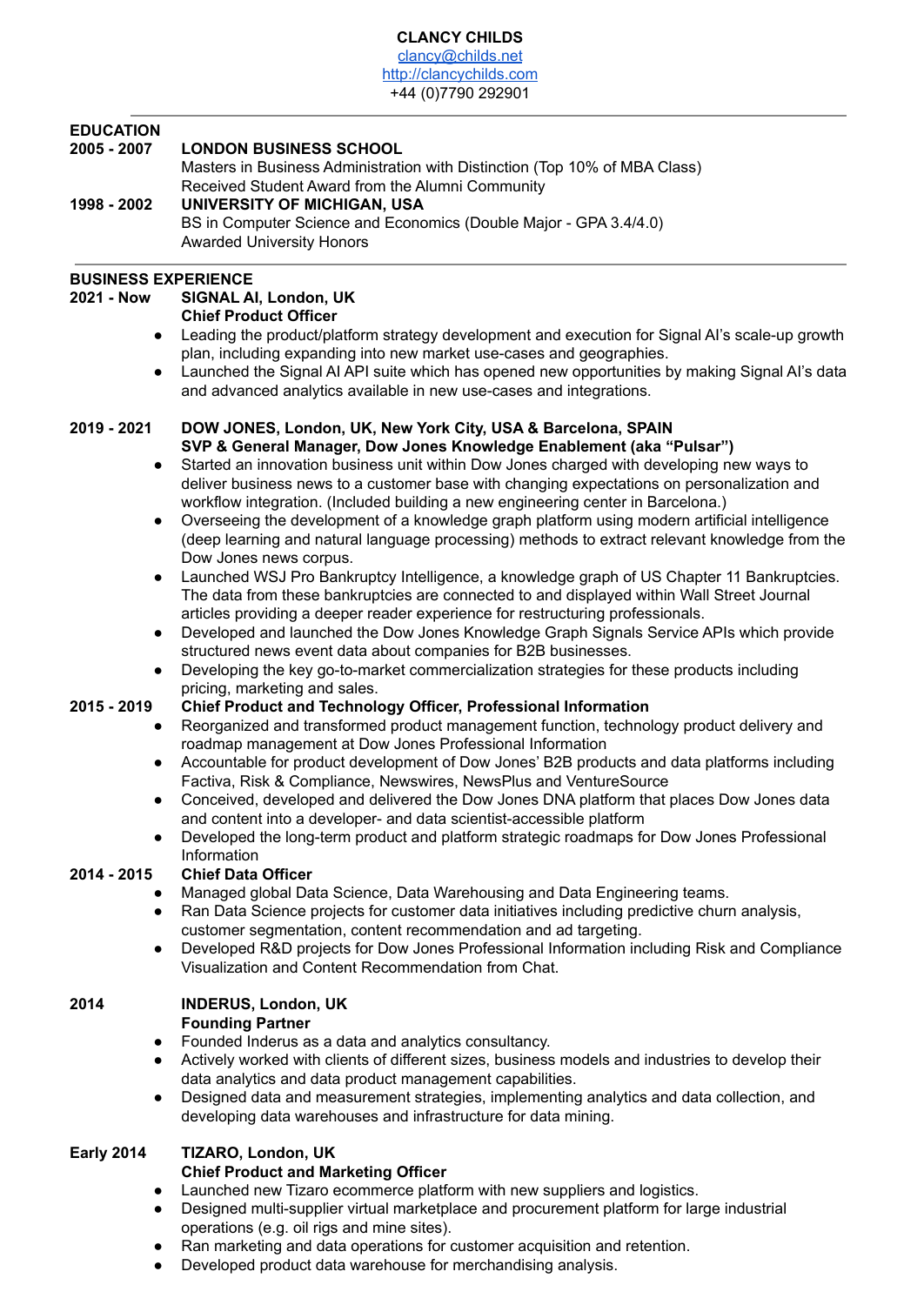## **2011 - 2014 GOOGLE, London, UK**

### **Product Manager, Google Analytics**

- Launched Google Analytics Premium in Japan, France, Germany, Spain and Italy for both direct and reseller sales channels.
- Managed cross-functional team including sales, marketing, support, legal and engineering to grow Google Analytics Premium business globally.
- Developed and launched features for Google Analytics targeted towards largest enterprise clients and data scientists including unsampled report processing pipeline and integration with Google BigQuery.
- Served as product management lead for all features and efforts around data privacy and security for Google Analytics including ISO 27001 certification, European Data Processing Amendment and Opt-out functionality.

### **2010 - 2011 Manager, Google Analytics Premium EMEA**

- Launched Google Analytics Premium Support programme globally, including design of support model, client segmentation, hiring, training and management.
- Launched Google Analytics Premium in the UK for both direct and reseller sales channels.
- Built and managed high-performing team of consultants, sales engineers and support staff who served Google's top advertisers and consistently earned top customer satisfaction scores.
- Earned Manager Upwards Feedback rating (from direct reports) in the 99th percentile of all managers.

### **2007 – 2010 Senior Sales Engineer, Partner Solutions Organisation**

- Negotiated contracts and signed deals with some of the largest online publishers in Europe for AdSense (Google's advertising network) and syndication of Google web search.
- Worked with several European public transportation agencies to launch their data in Google Maps.
- Developed and published Google Conversion Optimisation methodology and launched Google Conversion Professionals programme. Worked with several advertising agencies to develop their in-house conversion optimisation capability.
- Acted as technical pre-sales contact for partner integrations of Google Checkout and Google Apps.

### **Summer 2006 REAL NETWORKS, London, UK**

### **Summer MBA Intern, International Video Services**

- Designed and developed business intelligence and data analysis procedures to understand customer behaviours and trends within the subscription video product.
- Researched strategies for premium subscription video products including narrowcasting to underserved audiences and reconfiguring product packages to align with consumer preferences.

#### **2003 - 2005 MCGRAW COMMUNICATIONS, New York, USA Director, Information Technology**

- Directed development, marketing, deployment and support of Voice over IP product line. Coordinated between multiple vendors and internal cross-functional team to deliver to market.
- Designed and maintained systems for tracking and billing a constantly growing portfolio of telecommunications services for over 7,000 customer locations and millions of billable calls producing monthly gross revenue of \$2.4 million
- Coordinated and led in-house and outsourced development of complex IT projects working with functional heads from revenue assurance, marketing, product development to identify specifications and deliver customised solutions
- Researched new communications technologies and advised board of directors of industry developments that affected the company's competitive position. Initiated change in strategy from traditional telephony to converged services
- Led pre-sales engineering team to design sophisticated telecommunications solutions for clients. Personally engineered and managed client solutions totaling \$2 million in gross annual revenue

### **2002 - 2003 Developer / Data Architect**

- Designed, developed and deployed system to track sales, commissions, provisioning and customer inventory for over 50,000 telecommunications circuits
- Increased accuracy of billing information and captured \$150,000 in previously lost monthly revenue by migrating data of 1,000 legacy customer accounts to a new billing platform
- Created company intranet and performance management reporting platform for sales, provisioning and customer service. Also built extranet component for customer access to billing information.

### **1997 - 1998 THUNDER HOUSE NEW YORK (NOW MRM PARTNERS), USA Programmer**

● Led programming of web-based client projects including US Airways' E-Savers customer contact database and L'Oreal's cosmetic product matcher